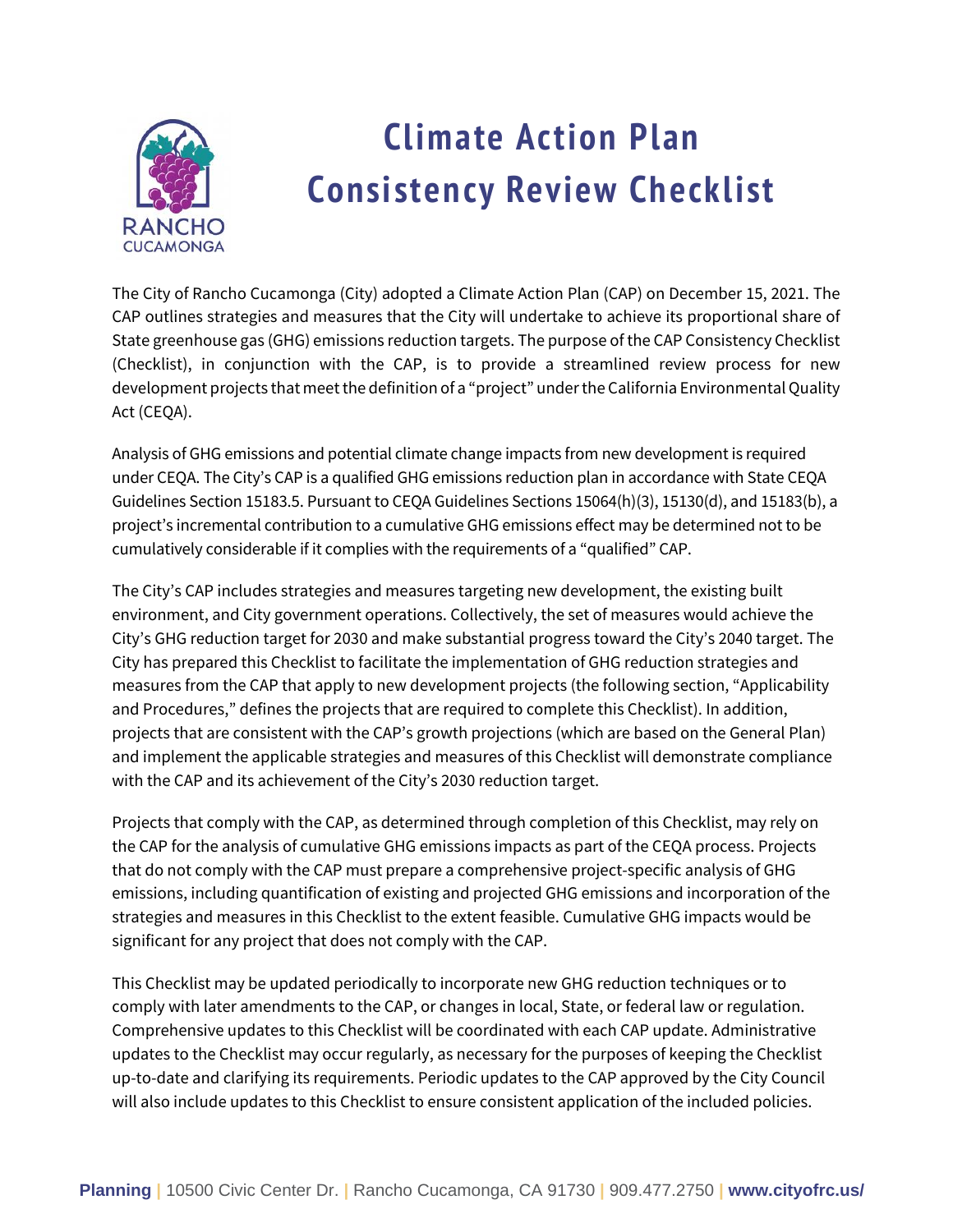### **APPLICABILITY AND PROCEDURES**

This Checklist is required for projects that are subject to CEQA.[1](#page-1-0) General procedures for completing the Checklist are described below. Additional guidance is also provided under each of the questions in Steps 1 and 2 of the Checklist.

- **The City's Planning Department reviews development applications and makes determinations** regarding environmental review requirements under CEQA.
- **The applicant must provide written documentation and supporting evidence that** demonstrates how the project would implement each applicable Checklist requirement described herein to the satisfaction of the Planning Department.
- The "Project Information" section should include sufficient detail about the project to support the responses to the Checklist questions.
- Measures identified as applicable to the project in the Checklist shall be required as conditions of project approval.
- **Each Checklist question describes the circumstances in which a response of not applicable** (N/A) is appropriate.
- **F** For each N/A response, written documentation and evidence supporting that response shall be provided to the satisfaction of the Planning Department.
- If an N/A response is provided for reasons other than those specifically provided in the Checklist, supporting documentation and/or evidence justifying the response shall be provided, subject to Planning Department approval. The Planning Department may conclude that a project is inconsistent with the CAP if it determines that one or more N/A responses is not supported by adequate documentation and/or evidence.
- A No response to a question in Step 2: CAP Measures Consistency would render a project inconsistent with the CAP.
- **Projects required to complete this Checklist but that cannot demonstrate compliance with the** CAP using this Checklist shall prepare a separate, project-level GHG analysis as part of the project's CEQA compliance.

<span id="page-1-0"></span> $1$  In this context, a project is any action that meets the definition of a "Project" in Section 15378 of the State CEQA Guidelines.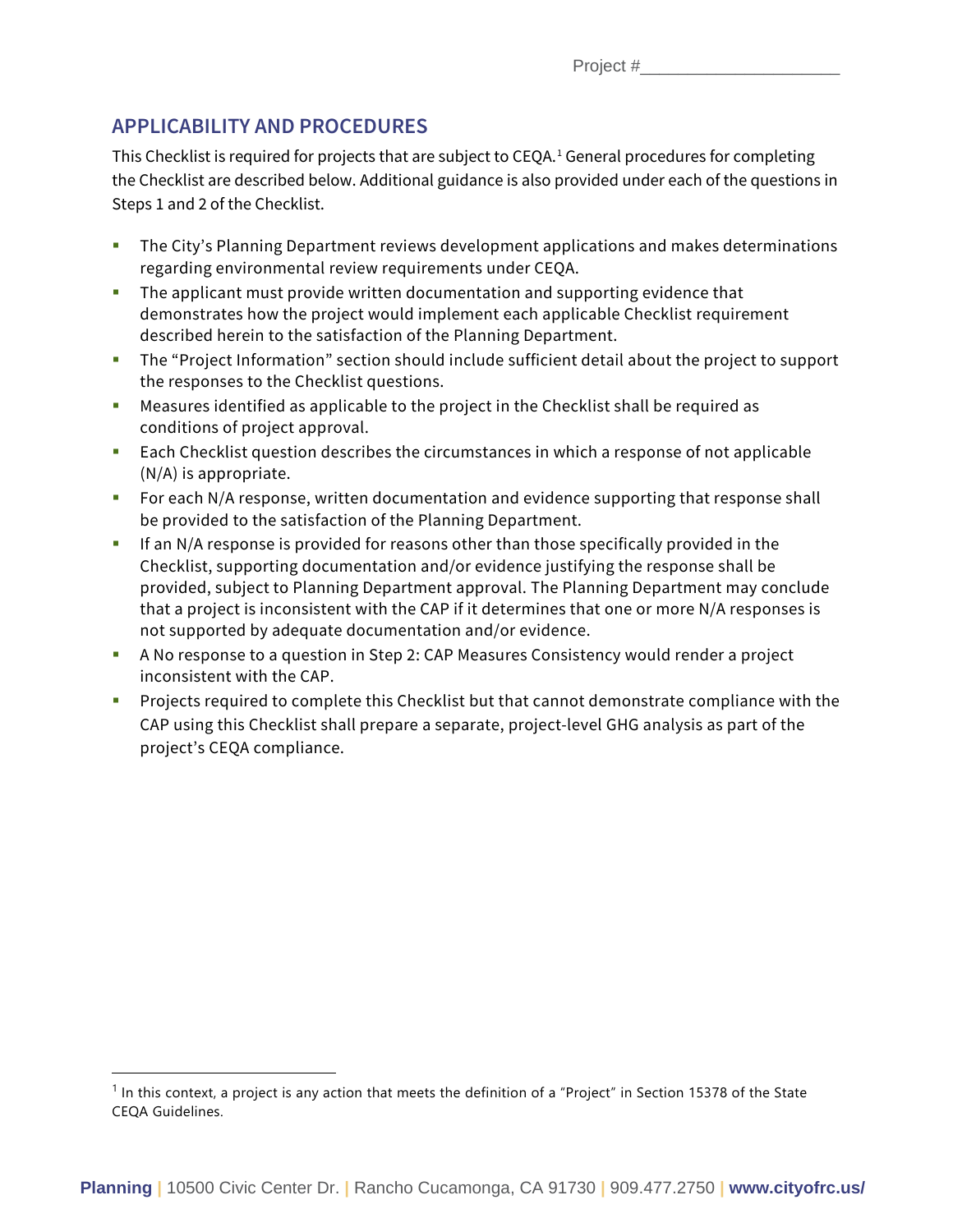| <b>Application Information</b>                                                                                |                                                                                                                        |  |  |  |  |  |
|---------------------------------------------------------------------------------------------------------------|------------------------------------------------------------------------------------------------------------------------|--|--|--|--|--|
| <b>Contact Information</b>                                                                                    |                                                                                                                        |  |  |  |  |  |
| Project No. and Name:<br>Property Address and<br>APN:                                                         |                                                                                                                        |  |  |  |  |  |
| Applicant Name and Co.:                                                                                       |                                                                                                                        |  |  |  |  |  |
| <b>Contact Phone:</b>                                                                                         | <b>Contact Email:</b>                                                                                                  |  |  |  |  |  |
| Was a consultant retained to complete this checklist? $\Box$ Yes $\Box$ No<br>If Yes, complete the following: |                                                                                                                        |  |  |  |  |  |
| <b>Consultant Name:</b>                                                                                       | Contact<br>Phone:                                                                                                      |  |  |  |  |  |
|                                                                                                               |                                                                                                                        |  |  |  |  |  |
| <b>Company Name:</b>                                                                                          | <b>Contact Email:</b>                                                                                                  |  |  |  |  |  |
| <b>Project Information</b>                                                                                    |                                                                                                                        |  |  |  |  |  |
| 1. What is the size of the project site (acres)?                                                              |                                                                                                                        |  |  |  |  |  |
| 2. Identify all applicable proposed land uses:                                                                |                                                                                                                        |  |  |  |  |  |
| $\Box$ Residential (provide # of single-family dwelling units):                                               |                                                                                                                        |  |  |  |  |  |
| $\Box$ Residential (provide # of multi-family dwelling units):                                                | <u> 1989 - Johann Barbara, martin din santa di sebagai personal di sebagai personal di sebagai personal di sebagai</u> |  |  |  |  |  |
| $\Box$ Commercial (provide total square footage):                                                             |                                                                                                                        |  |  |  |  |  |
| $\Box$ Industrial (provide total square footage):                                                             |                                                                                                                        |  |  |  |  |  |
| $\Box$ Other (describe):                                                                                      |                                                                                                                        |  |  |  |  |  |
|                                                                                                               |                                                                                                                        |  |  |  |  |  |

3. Provide a description of the project. This description shall be consistent with the basic project description used for the CEQA document. The description may be attached to the Checklist if there are space constraints.

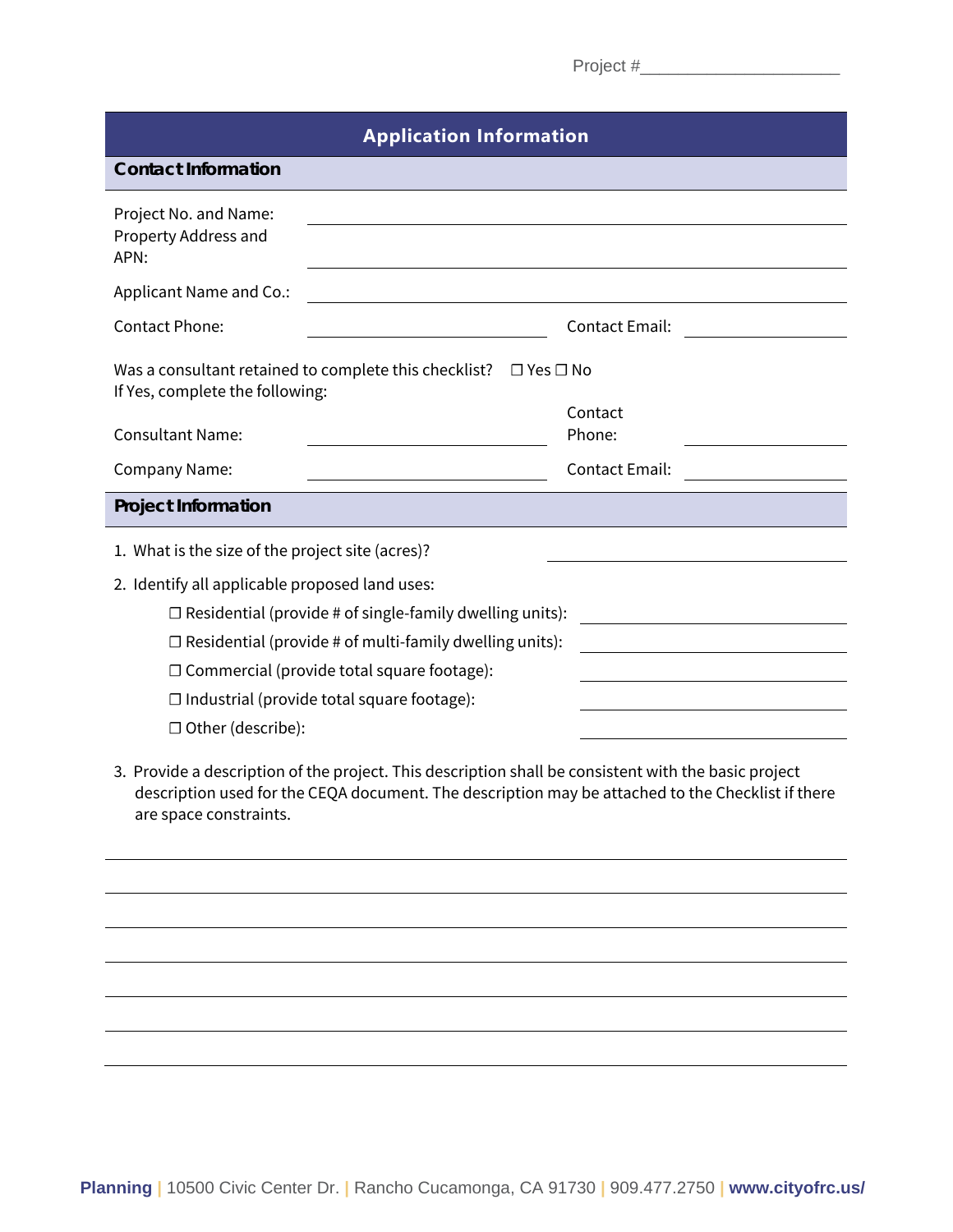## Step 1: Land Use Consistency

Step 1 determines a project's consistency with the growth assumptions of the CAP (which are based on the General Plan) by evaluating its consistency with the adopted land use designation of the City's General Plan.

|    | <b>Step 1: Land Use Consistency</b>                                                                                                                                                                                                                                                                                                                                                                                      |   |  |  |  |  |
|----|--------------------------------------------------------------------------------------------------------------------------------------------------------------------------------------------------------------------------------------------------------------------------------------------------------------------------------------------------------------------------------------------------------------------------|---|--|--|--|--|
|    | <b>Checklist Item</b><br>(Check the appropriate box, explain your answer, and attach supporting documentation and/or evidence as<br>needed)                                                                                                                                                                                                                                                                              |   |  |  |  |  |
| 1. | Is the proposed project consistent with the City's adopted General Plan land use<br>designation(s)?                                                                                                                                                                                                                                                                                                                      | П |  |  |  |  |
|    | If "Yes", proceed to Step 2.                                                                                                                                                                                                                                                                                                                                                                                             |   |  |  |  |  |
|    | If "No", proceed to Question 2 of Step 1                                                                                                                                                                                                                                                                                                                                                                                 |   |  |  |  |  |
|    | 2. For projects not consistent with the adopted General Plan land use<br>designation(s), does the project include a General Plan Amendment that would<br>generate GHG emissions equal to or less than estimated emissions generated<br>under the existing designation?                                                                                                                                                   | П |  |  |  |  |
|    | If "Yes", proceed to Step 2 and provide a comparison of estimated GHG<br>emissions under both the adopted and the proposed designations.                                                                                                                                                                                                                                                                                 |   |  |  |  |  |
|    | If "No", the project's GHG impact is potentially significant, and the project's<br>GHG emissions impacts must be analyzed in accordance with CEQA and the<br>State CEQA Guidelines. The project is also required to complete Step 2 of the<br>Checklist and implement the applicable measures. Other measures to reduce<br>the project's GHG emissions may also be required as part of the project's CEQA<br>compliance. |   |  |  |  |  |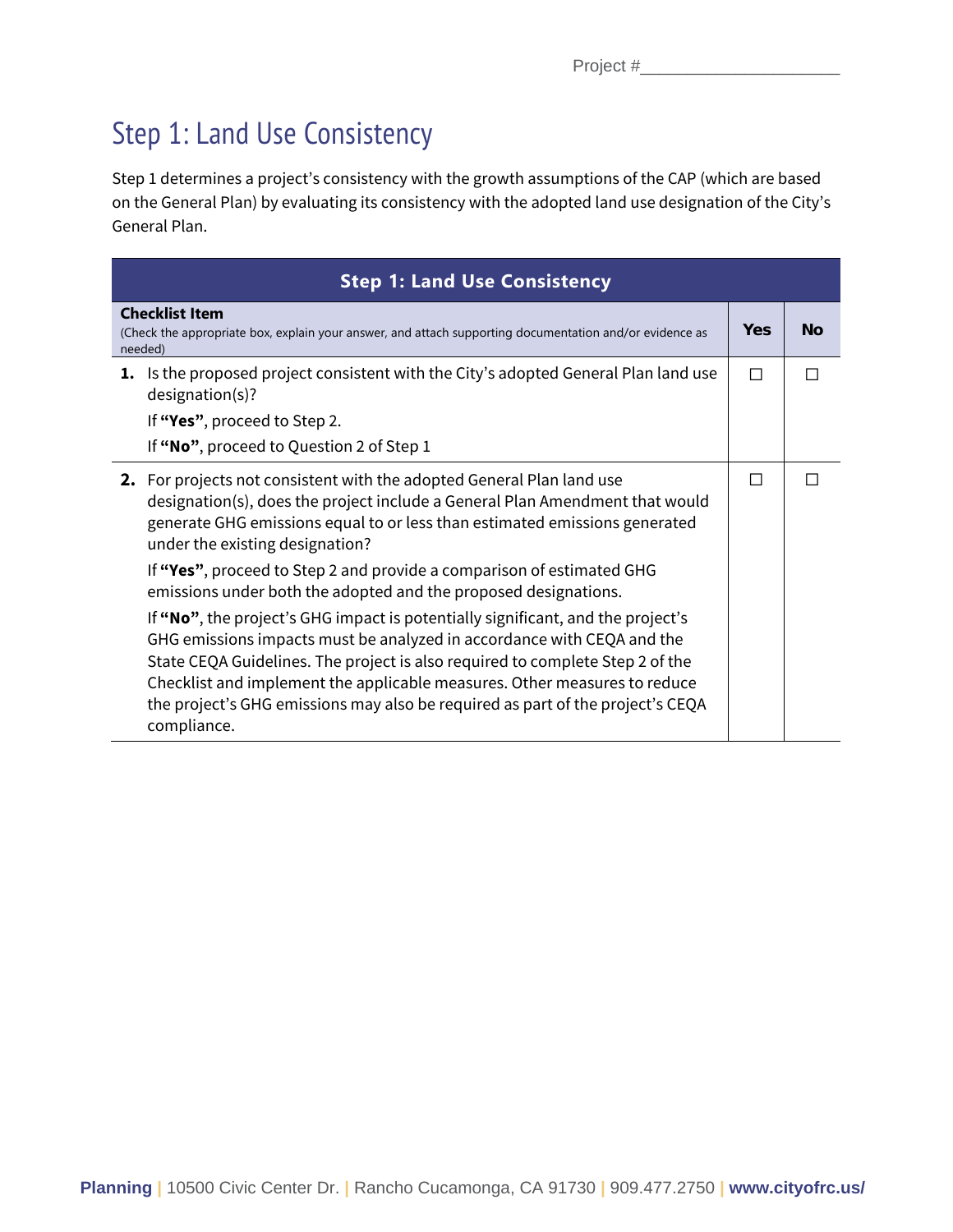### **STEP 2: CAP MEASURES CONSISTENCY**

The second step of CAP consistency review is to evaluate a project's consistency with the applicable strategies and measures of the CAP. Each Checklist item is associated with specific GHG reduction strategies and measures in the City's CAP.

| <b>Step 2: CAP Measures Consistency</b>                                                                                                                                                                           |     |  |  |  |  |  |
|-------------------------------------------------------------------------------------------------------------------------------------------------------------------------------------------------------------------|-----|--|--|--|--|--|
| <b>Checklist Item</b><br>Yes<br><b>No</b><br>(Check the appropriate box, explain your answer, and attach supporting documentation and/or<br>evidence as-needed)                                                   | N/A |  |  |  |  |  |
| 1. Electric Vehicle Charging (Strategy 1.2)                                                                                                                                                                       |     |  |  |  |  |  |
| Will the project provide the following amount of "EV Ready" <sup>1</sup> and "EV<br>Installed" <sup>2</sup> parking spaces?                                                                                       |     |  |  |  |  |  |
| Residential                                                                                                                                                                                                       |     |  |  |  |  |  |
| One- and two-family dwelling units and townhouses: All off-street<br>П<br>parking spaces would be "EV Installed".                                                                                                 |     |  |  |  |  |  |
| Multifamily dwelling units:<br>$\Box$                                                                                                                                                                             |     |  |  |  |  |  |
| 15% of parking spaces would be "EV Ready" or a minimum of 1<br>"EV Ready" space for 0-6 parking spaces, and                                                                                                       |     |  |  |  |  |  |
| 5% of spaces would be "EV Installed" or a minimum of 1 "EV<br>$\blacksquare$<br>Installed" space for 0-20 parking spaces.                                                                                         |     |  |  |  |  |  |
| Non-Residential                                                                                                                                                                                                   |     |  |  |  |  |  |
| Office and Industrial:<br>п                                                                                                                                                                                       |     |  |  |  |  |  |
| П<br>П<br>10% of parking spaces would be "EV Ready" or a minimum of 1 "EV<br>٠<br>Ready" space for 0-9 parking spaces, and                                                                                        |     |  |  |  |  |  |
| 5% of parking spaces would be "EV Installed" or a minimum of 1<br>"EV Installed" space for 0-20 parking spaces.                                                                                                   |     |  |  |  |  |  |
| Note: Calculations for required number of EV spaces shall be rounded up to nearest<br>whole number.                                                                                                               |     |  |  |  |  |  |
| Check "N/A" if the project does not include the land uses listed above or would not                                                                                                                               |     |  |  |  |  |  |
| provide any on- or off-street parking spaces.                                                                                                                                                                     |     |  |  |  |  |  |
| Definitions                                                                                                                                                                                                       |     |  |  |  |  |  |
| $1$ "EV Ready" = pre-wired with dedicated 208/240 branch circuit installed in wall that                                                                                                                           |     |  |  |  |  |  |
| originates at electrical service panel or sub-panel with a 40-ampere minimum<br>overcurrent protection device and terminates into a cabinet, box, or enclosure, in a<br>manner approved by the building official. |     |  |  |  |  |  |
| <sup>2</sup> "EV Installed" = EV Ready plus installation of Level 2 electric vehicle supply equipment (EV<br>charger).                                                                                            |     |  |  |  |  |  |

Please substantiate how the project satisfies question 1:

\_\_\_\_\_\_\_\_\_\_\_\_\_\_\_\_\_\_\_\_\_\_\_\_\_\_\_\_\_\_\_\_\_\_\_\_\_\_\_\_\_\_\_\_\_\_\_\_\_\_\_\_\_\_\_\_\_\_\_\_\_\_\_\_\_\_\_\_\_\_\_\_\_\_\_\_ \_\_\_\_\_\_\_\_\_\_\_\_\_\_\_\_\_\_\_\_\_\_\_\_\_\_\_\_\_\_\_\_\_\_\_\_\_\_\_\_\_\_\_\_\_\_\_\_\_\_\_\_\_\_\_\_\_\_\_\_\_\_\_\_\_\_\_\_\_\_\_\_\_\_\_\_ \_\_\_\_\_\_\_\_\_\_\_\_\_\_\_\_\_\_\_\_\_\_\_\_\_\_\_\_\_\_\_\_\_\_\_\_\_\_\_\_\_\_\_\_\_\_\_\_\_\_\_\_\_\_\_\_\_\_\_\_\_\_\_\_\_\_\_\_\_\_\_\_\_\_\_\_

\_\_\_\_\_\_\_\_\_\_\_\_\_\_\_\_\_\_\_\_\_\_\_\_\_\_\_\_\_\_\_\_\_\_\_\_\_\_\_\_\_\_\_\_\_\_\_\_\_\_\_\_\_\_\_\_\_\_\_\_\_\_\_\_\_\_\_\_\_\_\_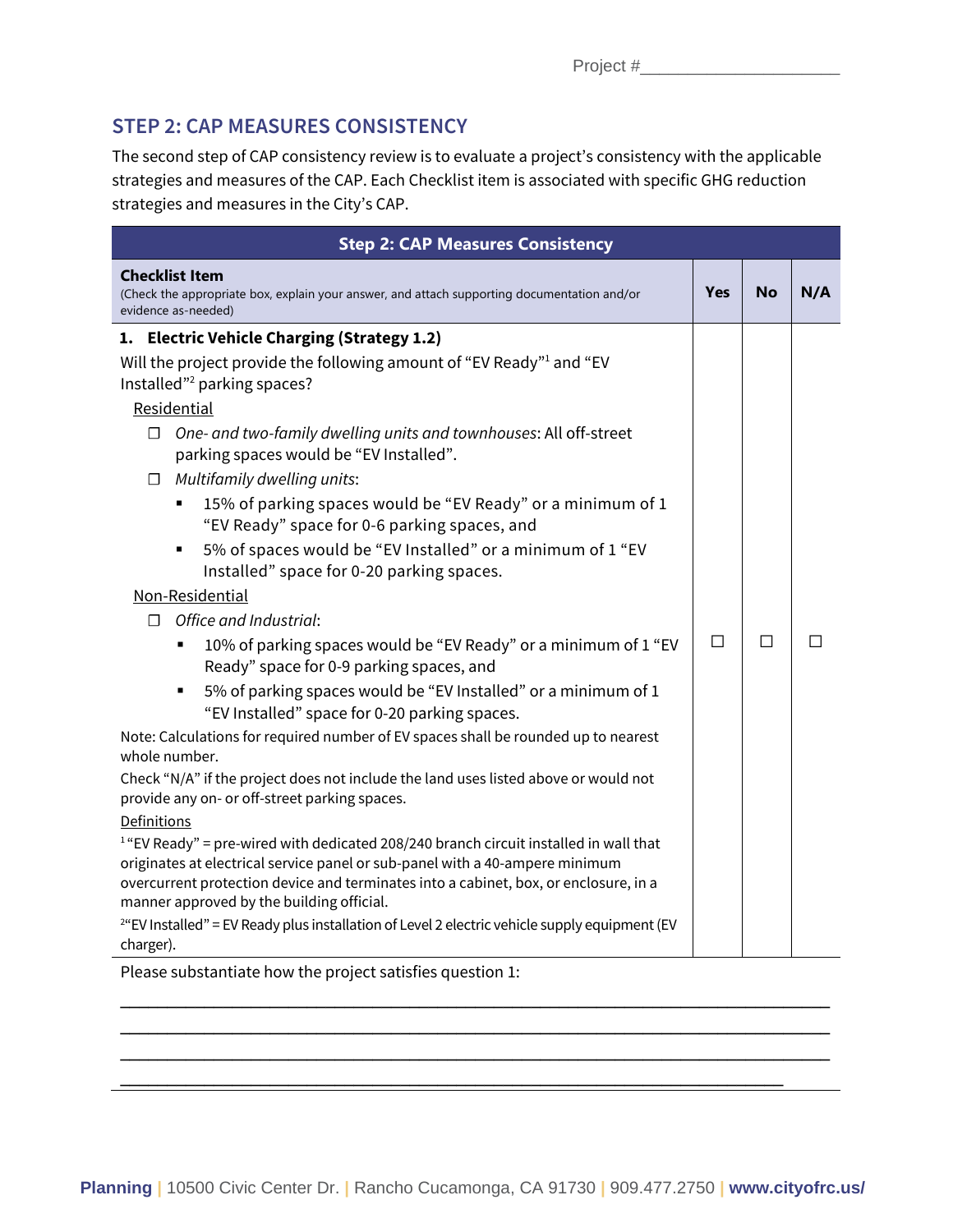| Project # |  |  |  |  |  |  |
|-----------|--|--|--|--|--|--|
|           |  |  |  |  |  |  |

| <b>Step 2: CAP Measures Consistency</b>                                                                                                                                                                                                                                                                                                                                                                                                                                                                                         |            |    |     |  |  |  |
|---------------------------------------------------------------------------------------------------------------------------------------------------------------------------------------------------------------------------------------------------------------------------------------------------------------------------------------------------------------------------------------------------------------------------------------------------------------------------------------------------------------------------------|------------|----|-----|--|--|--|
| <b>Checklist Item</b><br>(Check the appropriate box, explain your answer, and attach supporting documentation and/or<br>evidence as-needed)                                                                                                                                                                                                                                                                                                                                                                                     | <b>Yes</b> | No | N/A |  |  |  |
| 2. Off-Road Equipment (Strategy 1.4)                                                                                                                                                                                                                                                                                                                                                                                                                                                                                            |            |    |     |  |  |  |
| Commercial and Industrial: For heavy-duty off-road vehicles and equipment<br>(defined as equal to or greater than 50 horsepower) use associated with project<br>operations, will the project use zero emissions technology (e.g., electricity) or<br>zero emissions fuels (e.g., renewable diesel, hydrogen, biomethane)?                                                                                                                                                                                                       |            |    |     |  |  |  |
| Check "N/A" if zero emission equipment and/or fuel options are not commercially<br>available for the project's heavy-duty off-road equipment needs. To support a "N/A"<br>response, the applicant shall demonstrate that a minimum of three off-road equipment<br>fleet owners/operators/fuel providers in San Bernardino County or adjacent counties<br>were contacted and responded that zero emission equipment and/or fuel options are not<br>commercially available for the project's heavy-duty off-road equipment needs. | П          | П  |     |  |  |  |
| Check "N/A" if the project does not include a commercial or industrial use.                                                                                                                                                                                                                                                                                                                                                                                                                                                     |            |    |     |  |  |  |

\_\_\_\_\_\_\_\_\_\_\_\_\_\_\_\_\_\_\_\_\_\_\_\_\_\_\_\_\_\_\_\_\_\_\_\_\_\_\_\_\_\_\_\_\_\_\_\_\_\_\_\_\_\_\_\_\_\_\_\_\_\_\_\_\_\_\_\_\_\_\_\_\_\_\_\_ \_\_\_\_\_\_\_\_\_\_\_\_\_\_\_\_\_\_\_\_\_\_\_\_\_\_\_\_\_\_\_\_\_\_\_\_\_\_\_\_\_\_\_\_\_\_\_\_\_\_\_\_\_\_\_\_\_\_\_\_\_\_\_\_\_\_\_\_\_\_\_\_\_\_\_\_ \_\_\_\_\_\_\_\_\_\_\_\_\_\_\_\_\_\_\_\_\_\_\_\_\_\_\_\_\_\_\_\_\_\_\_\_\_\_\_\_\_\_\_\_\_\_\_\_\_\_\_\_\_\_\_\_\_\_\_\_\_\_\_\_\_\_\_\_\_\_\_\_\_\_\_\_ \_\_\_\_\_\_\_\_\_\_\_\_\_\_\_\_\_\_\_\_\_\_\_\_\_\_\_\_\_\_\_\_\_\_\_\_\_\_\_\_\_\_\_\_\_\_\_\_\_\_\_\_\_\_\_\_\_\_\_\_\_\_\_\_\_\_\_\_\_\_\_\_\_\_\_\_

Please substantiate how the project satisfies question 2:

| 3. Construction Vehicles and Equipment (Strategy 1.6)<br>For heavy-duty vehicles and equipment (defined as equal to or greater than 50<br>horsepower) used in construction of the project, will a minimum of 50% of<br>vehicles and pieces of equipment be powered by electricity or other zero<br>emissions technology or fuels?                                                                                                                                                                                                   |  |  |
|-------------------------------------------------------------------------------------------------------------------------------------------------------------------------------------------------------------------------------------------------------------------------------------------------------------------------------------------------------------------------------------------------------------------------------------------------------------------------------------------------------------------------------------|--|--|
| Check "N/A" if zero emission equipment and/or fuel options are not commercially<br>available for the project's heavy-duty off-road equipment needs. To support a "N/A"<br>response, the applicant shall demonstrate that a minimum of three off-road equipment<br>fleet owners/operators/fuel providers in the San Bernardino County or adjacent counties<br>were contacted and responded that zero emission equipment and/or fuel options are not<br>commercially available for the project's heavy-duty off-road equipment needs. |  |  |
| Check "N/A" if the project does not require the use of heavy-duty construction<br>equipment.                                                                                                                                                                                                                                                                                                                                                                                                                                        |  |  |
| Please substantiate how the project satisfies question 3:                                                                                                                                                                                                                                                                                                                                                                                                                                                                           |  |  |

\_\_\_\_\_\_\_\_\_\_\_\_\_\_\_\_\_\_\_\_\_\_\_\_\_\_\_\_\_\_\_\_\_\_\_\_\_\_\_\_\_\_\_\_\_\_\_\_\_\_\_\_\_\_\_\_\_\_\_\_\_\_\_\_\_\_\_\_\_\_\_\_\_\_\_\_ \_\_\_\_\_\_\_\_\_\_\_\_\_\_\_\_\_\_\_\_\_\_\_\_\_\_\_\_\_\_\_\_\_\_\_\_\_\_\_\_\_\_\_\_\_\_\_\_\_\_\_\_\_\_\_\_\_\_\_\_\_\_\_\_\_\_\_\_\_\_\_\_\_\_\_\_ \_\_\_\_\_\_\_\_\_\_\_\_\_\_\_\_\_\_\_\_\_\_\_\_\_\_\_\_\_\_\_\_\_\_\_\_\_\_\_\_\_\_\_\_\_\_\_\_\_\_\_\_\_\_\_\_\_\_\_\_\_\_\_\_\_\_\_\_\_\_\_\_\_\_\_\_

\_\_\_\_\_\_\_\_\_\_\_\_\_\_\_\_\_\_\_\_\_\_\_\_\_\_\_\_\_\_\_\_\_\_\_\_\_\_\_\_\_\_\_\_\_\_\_\_\_\_\_\_\_\_\_\_\_\_\_\_\_\_\_\_\_\_\_\_\_\_\_\_\_\_\_\_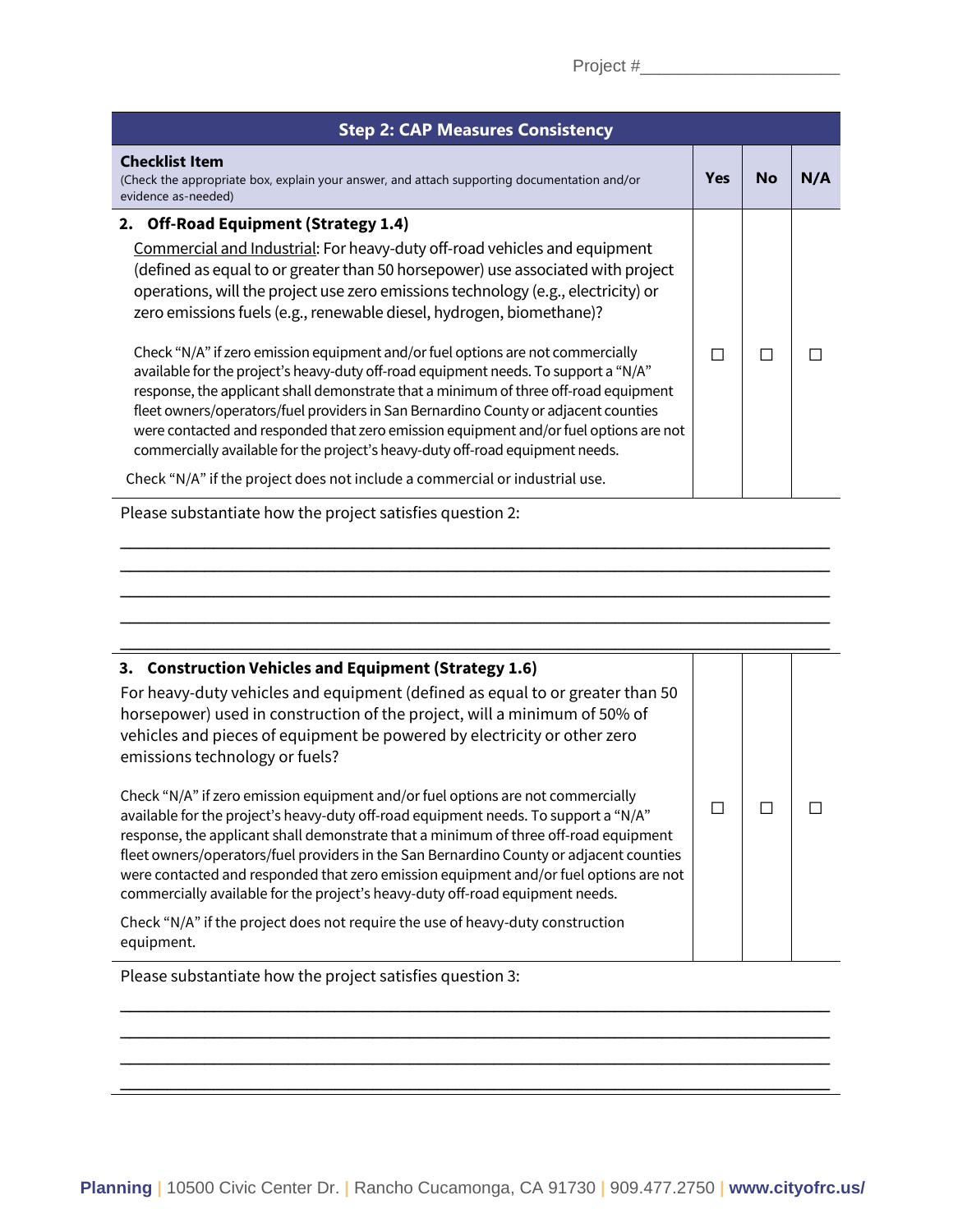| <b>Step 2: CAP Measures Consistency</b>                                                                                                                                                                                     |            |    |     |  |  |  |
|-----------------------------------------------------------------------------------------------------------------------------------------------------------------------------------------------------------------------------|------------|----|-----|--|--|--|
| <b>Checklist Item</b><br>(Check the appropriate box, explain your answer, and attach supporting documentation and/or<br>evidence as-needed)                                                                                 | <b>Yes</b> | No | N/A |  |  |  |
| 4. Zero Net Electricity (Strategy 3.1 and 3.2)<br>Residential and Non-Residential (except for projects located in the Neo-                                                                                                  |            |    |     |  |  |  |
| Industrial (NI) and Industrial Employment (IE) zoning districts): Will the project<br>include an on-site renewable energy generation system that generates an<br>amount of electricity equal to annualized building demand? |            |    |     |  |  |  |
| Check "N/A" if the project is located in the Neo-Industrial (NI) and Industrial<br>Employment (IE) zoning districts and refer to question 5.                                                                                |            |    |     |  |  |  |

\_\_\_\_\_\_\_\_\_\_\_\_\_\_\_\_\_\_\_\_\_\_\_\_\_\_\_\_\_\_\_\_\_\_\_\_\_\_\_\_\_\_\_\_\_\_\_\_\_\_\_\_\_\_\_\_\_\_\_\_\_\_\_\_\_\_\_\_\_\_\_\_\_\_\_\_ \_\_\_\_\_\_\_\_\_\_\_\_\_\_\_\_\_\_\_\_\_\_\_\_\_\_\_\_\_\_\_\_\_\_\_\_\_\_\_\_\_\_\_\_\_\_\_\_\_\_\_\_\_\_\_\_\_\_\_\_\_\_\_\_\_\_\_\_\_\_\_\_\_\_\_\_ \_\_\_\_\_\_\_\_\_\_\_\_\_\_\_\_\_\_\_\_\_\_\_\_\_\_\_\_\_\_\_\_\_\_\_\_\_\_\_\_\_\_\_\_\_\_\_\_\_\_\_\_\_\_\_\_\_\_\_\_\_\_\_\_\_\_\_\_\_\_\_\_\_\_\_\_ \_\_\_\_\_\_\_\_\_\_\_\_\_\_\_\_\_\_\_\_\_\_\_\_\_\_\_\_\_\_\_\_\_\_\_\_\_\_\_\_\_\_\_\_\_\_\_\_\_\_\_\_\_\_\_\_\_\_\_\_\_\_\_\_\_\_\_\_\_\_\_\_\_\_\_\_ \_\_\_\_\_\_\_\_\_\_\_\_\_\_\_\_\_\_\_\_\_\_\_\_\_\_\_\_\_\_\_\_\_\_\_\_\_\_\_\_\_\_\_\_\_\_\_\_\_\_\_\_\_\_\_\_\_\_\_\_\_\_\_\_\_\_\_\_\_\_\_\_\_\_\_\_

Please substantiate how the project satisfies question 4:

#### **5. On-Site Renewable Energy Systems for Projects in the Neo-Industrial and Industrial Employment Districts (Strategy 3.3)** Neo-Industrial (NI) and Industrial Employment (IE) zoning districts: Will the project comply with Development Code Section 17.76.020, Development Criteria for Solar Systems, Subsection B., regarding on-site renewable energy systems? Check "N/A" if the project is not within the NI or IE zoning districts, or if located in an NI or IE zoning district, the project would not include construction of a new building. ☐ ☐ ☐

\_\_\_\_\_\_\_\_\_\_\_\_\_\_\_\_\_\_\_\_\_\_\_\_\_\_\_\_\_\_\_\_\_\_\_\_\_\_\_\_\_\_\_\_\_\_\_\_\_\_\_\_\_\_\_\_\_\_\_\_\_\_\_\_\_\_\_\_\_\_\_\_\_\_\_\_ \_\_\_\_\_\_\_\_\_\_\_\_\_\_\_\_\_\_\_\_\_\_\_\_\_\_\_\_\_\_\_\_\_\_\_\_\_\_\_\_\_\_\_\_\_\_\_\_\_\_\_\_\_\_\_\_\_\_\_\_\_\_\_\_\_\_\_\_\_\_\_\_\_\_\_\_ \_\_\_\_\_\_\_\_\_\_\_\_\_\_\_\_\_\_\_\_\_\_\_\_\_\_\_\_\_\_\_\_\_\_\_\_\_\_\_\_\_\_\_\_\_\_\_\_\_\_\_\_\_\_\_\_\_\_\_\_\_\_\_\_\_\_\_\_\_\_\_\_\_\_\_\_ \_\_\_\_\_\_\_\_\_\_\_\_\_\_\_\_\_\_\_\_\_\_\_\_\_\_\_\_\_\_\_\_\_\_\_\_\_\_\_\_\_\_\_\_\_\_\_\_\_\_\_\_\_\_\_\_\_\_\_\_\_\_\_\_\_\_\_\_\_\_\_\_\_\_\_\_ \_\_\_\_\_\_\_\_\_\_\_\_\_\_\_\_\_\_\_\_\_\_\_\_\_\_\_\_\_\_\_\_\_\_\_\_\_\_\_\_\_\_\_\_\_\_\_\_\_\_\_\_\_\_\_\_\_\_\_\_\_\_\_\_\_\_\_\_\_\_\_\_\_\_\_\_

Please substantiate how the project satisfies question 5: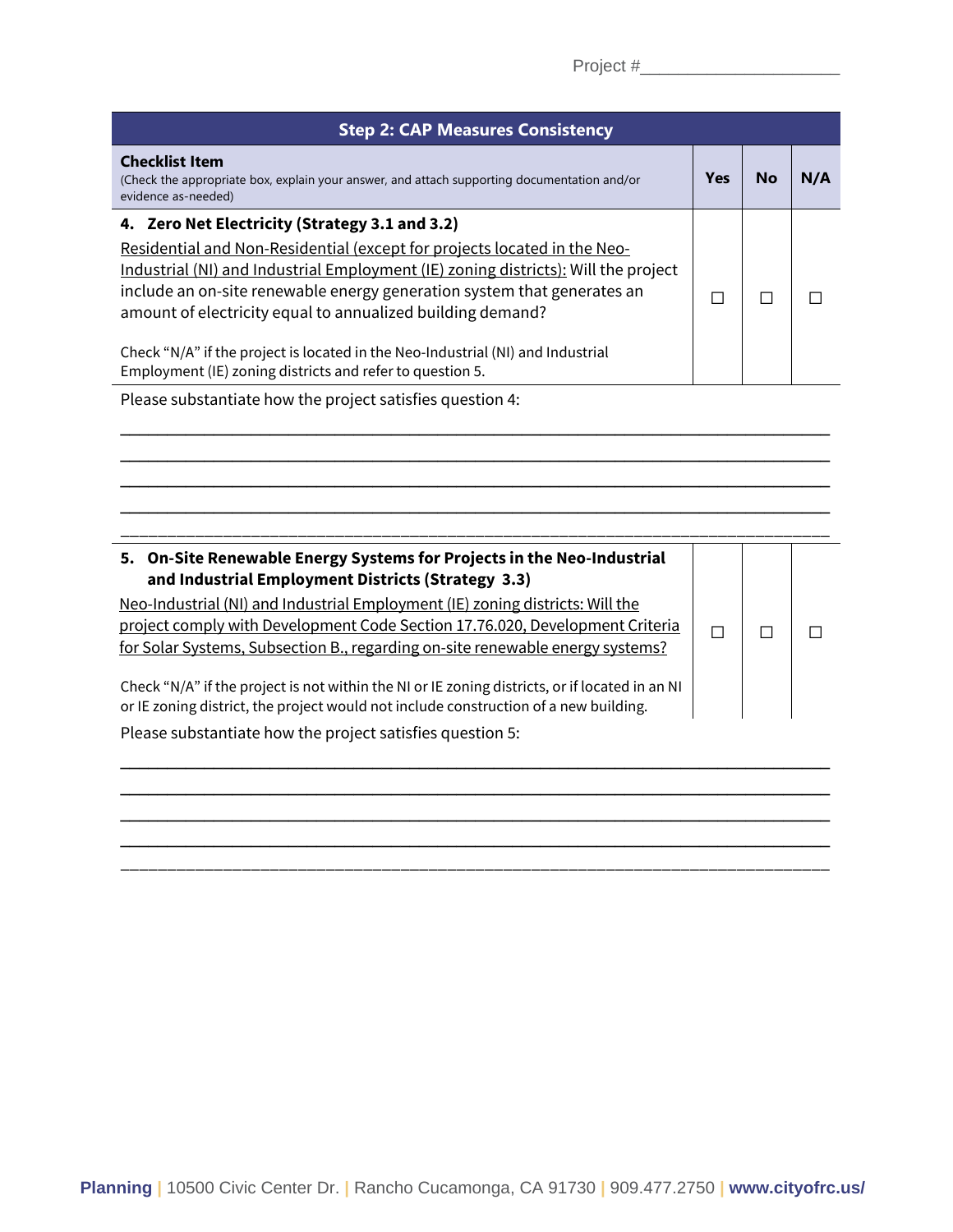| <b>Step 2: CAP Measures Consistency</b>                                                                                                                                                                                                                                                                                           |     |           |     |  |  |
|-----------------------------------------------------------------------------------------------------------------------------------------------------------------------------------------------------------------------------------------------------------------------------------------------------------------------------------|-----|-----------|-----|--|--|
| <b>Checklist Item</b><br>(Check the appropriate box, explain your answer, and attach supporting documentation and/or<br>evidence as-needed)                                                                                                                                                                                       | Yes | <b>No</b> | N/A |  |  |
| 6. Transportation Demand Management (Strategy 12.1)                                                                                                                                                                                                                                                                               |     |           |     |  |  |
| Multi-Family Residential and Non-Residential: will the project include all of the                                                                                                                                                                                                                                                 |     |           |     |  |  |
| following strategies?                                                                                                                                                                                                                                                                                                             |     |           |     |  |  |
| $\Box$ Provide pedestrian connections between all internal uses and to all<br>existing or planned external streets that abut the project site; close any<br>gaps in existing pedestrian network along internal streets or external<br>streets that abut the site.                                                                 |     |           |     |  |  |
| Provide end-of-trip bicycle facilities including secure, weather-<br>⊔<br>protected storage; bike parking; shower facilities; changing rooms;<br>personal lockers.                                                                                                                                                                |     |           |     |  |  |
| Provide traffic calming measures, such as: designated areas where<br>$\Box$<br>vehicles are prohibited; marked pedestrian crossings; curb extensions,<br>speed tables, raised crosswalks/intersections, median islands, tight<br>corner radii, roundabouts or mini traffic circles, planter strips with<br>shade trees, chicanes. |     |           |     |  |  |
| Provide designated car-share, carpool, vanpool, and/or park-and-ride<br>$\Box$<br>parking spaces. <sup>2</sup>                                                                                                                                                                                                                    | П   | $\Box$    | ΓТ  |  |  |
| Do not exceed the minimum code requirement for parking capacity.<br>$\Box$                                                                                                                                                                                                                                                        |     |           |     |  |  |
| And include at least one of the following strategies?                                                                                                                                                                                                                                                                             |     |           |     |  |  |
| For Non-Residential projects, provide employees with financial<br>$\Box$<br>incentives for commuting to work by modes other than driving alone,<br>such as public transit, carpool/vanpool, walk/bike, or teleworking.                                                                                                            |     |           |     |  |  |
| For Multi-Family Residential projects, provide financial subsidies for<br>□<br>using travel modes other than driving alone, such as free or discounted<br>transit passes or other shared mobility services (e.g., bike- or scooter<br>share; car-sharing programs)                                                                |     |           |     |  |  |
| For Multi-Family Residential projects, require tenants/owners to<br>$\Box$<br>purchase/rent vehicle parking separate from the cost to purchase/rent<br>a residential unit                                                                                                                                                         |     |           |     |  |  |
| Implement a car-sharing program (for residents and/or employees)<br>□                                                                                                                                                                                                                                                             |     |           |     |  |  |
| Check "N/A" if the project is a single-family residential project.                                                                                                                                                                                                                                                                |     |           |     |  |  |

Please substantiate how the project satisfies question 6:

\_\_\_\_\_\_\_\_\_\_\_\_\_\_\_\_\_\_\_\_\_\_\_\_\_\_\_\_\_\_\_\_\_\_\_\_\_\_\_\_\_\_\_\_\_\_\_\_\_\_\_\_\_\_\_\_\_\_\_\_\_\_\_\_\_\_\_\_\_\_\_\_\_\_\_\_ \_\_\_\_\_\_\_\_\_\_\_\_\_\_\_\_\_\_\_\_\_\_\_\_\_\_\_\_\_\_\_\_\_\_\_\_\_\_\_\_\_\_\_\_\_\_\_\_\_\_\_\_\_\_\_\_\_\_\_\_\_\_\_\_\_\_\_\_\_\_\_\_\_\_\_\_ \_\_\_\_\_\_\_\_\_\_\_\_\_\_\_\_\_\_\_\_\_\_\_\_\_\_\_\_\_\_\_\_\_\_\_\_\_\_\_\_\_\_\_\_\_\_\_\_\_\_\_\_\_\_\_\_\_\_\_\_\_\_\_\_\_\_\_\_\_\_\_\_\_\_\_\_ \_\_\_\_\_\_\_\_\_\_\_\_\_\_\_\_\_\_\_\_\_\_\_\_\_\_\_\_\_\_\_\_\_\_\_\_\_\_\_\_\_\_\_\_\_\_\_\_\_\_\_\_\_\_\_\_\_\_\_\_\_\_\_\_\_\_\_\_\_\_\_\_\_\_\_\_\_\_\_\_\_

<span id="page-7-0"></span><sup>&</sup>lt;sup>2</sup> The designated number of car-share, carpool, vanpool, and/or park-and-ride parking spaces shall be provided at a rate equal to or greater than CALGreen minimum requirements.